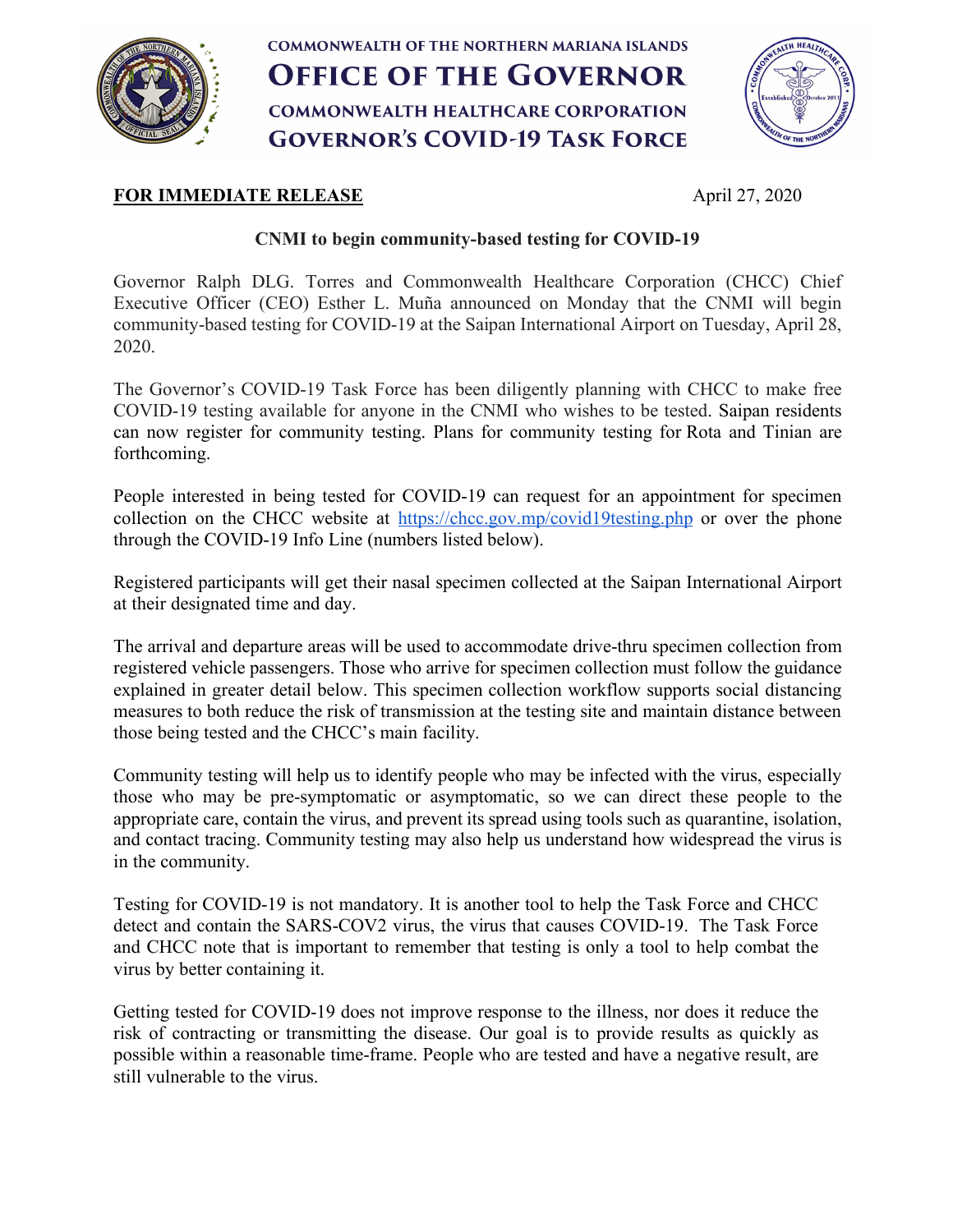Here are the steps to participate in community testing on Saipan:

## **Step 1. REQUEST A TEST**

This can be done either online or over the phone. In order to help us facilitate the specimen collection process, we are kindly asking for those desiring to be tested to complete the form online https://chcc.gov.mp/covid19testing.php.

If you do not have access to the internet, you may call the CHCC COVID-19 Info Line at any of these phone numbers to register:

(670) 285-1352 (670) 285-1542 (670) 285-1672 (670) 285-1854

Please provide a valid phone number as part of your request. We will call that number to schedule your appointment and to give you your test results.

## **Step 2. SCHEDULE YOUR SPECIMEN COLLECTION APPOINTMENT**

Once we have received your information online or through the CHCC COVID-19 Info line, the CHCC Community Testing Call-Back Team will contact you directly to verify your information, schedule your appointment, and provide you a Test Number.

• We recommend that you write your appointment date, time, and Test Number on a piece of paper.

#### **Step 3. PREPARE FOR YOUR SPECIMEN COLLECTION APPOINTMENT**

Please limit the number of people in one vehicle to a maximum of four (4) passengers. Each passenger must wear a face-covering.

1. Bring your Test Number provided to you by the CHCC Community Testing Call-Back Team.

2. You MUST also bring a picture identification document (ID) for each participant. **Your ID will be needed throughout the testing process. This can be a:**

- Driver's License
- Municipal ID
- Passport
- Birth Certificate
- Student ID

Only participants with a registered Test Number will be admitted. Any additional people and any people who are not yet registered (meaning they do not have a Test Number) will NOT be tested. We ask that participants please sit next to a vehicle window that can roll down as part of the testing procedure.